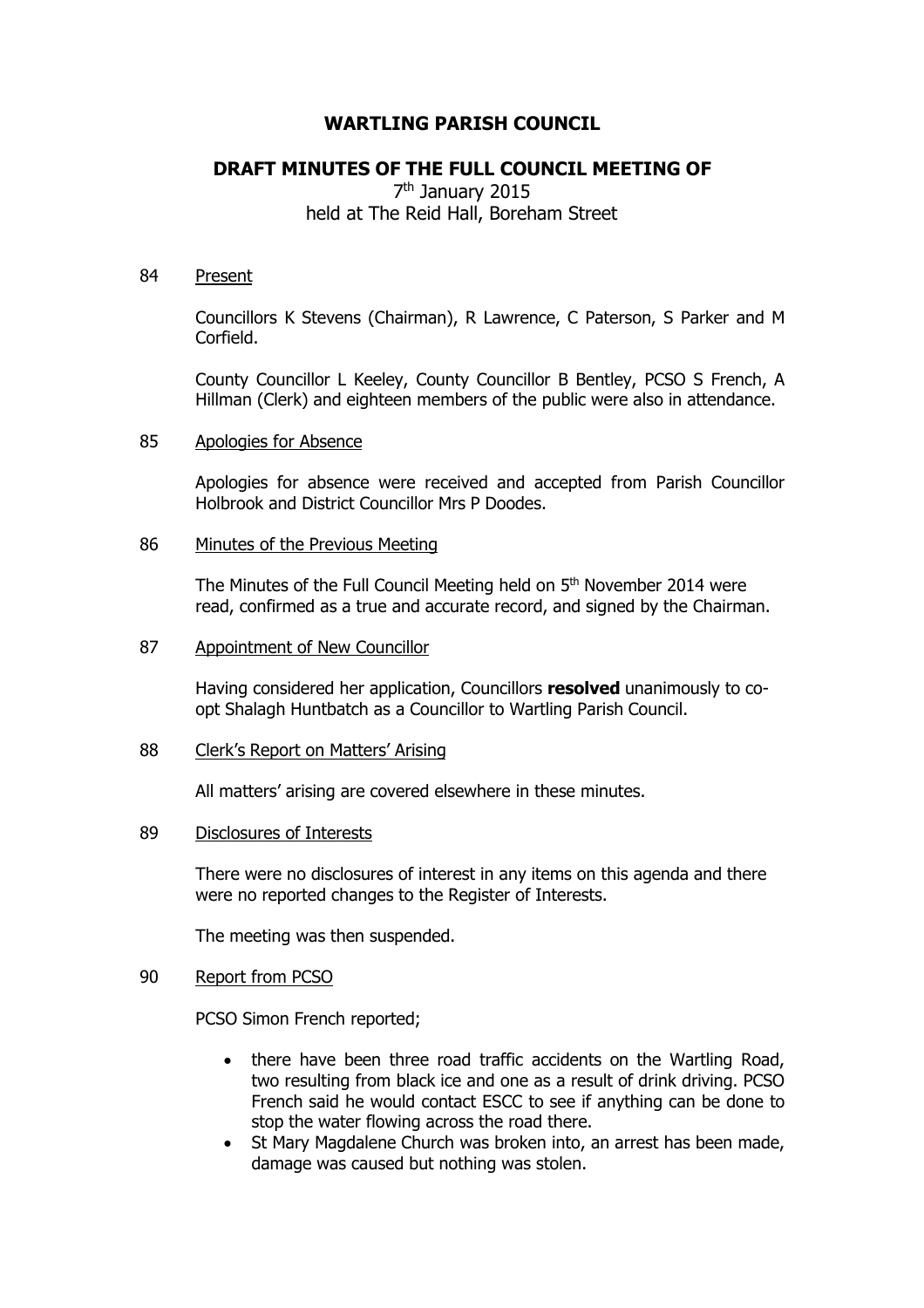purse bells are available from PCSO French. The bells can be attached to purses and will ring if someone tries to snatch the purse.

Councillor Lawrence said there are been at least three further accidents on the Wartling Road.

PCSO French left the meeting at attend duties elsewhere.

# 91 Reports from District and County Councillors.

County Councillor B Bentley said:

- there is little to report from ESCC over Christmas.
- that before Christmas, the County Council made a number of changes to its supportive bus services but there will be no immediate local impact.
- ESCC has yet to hear from Central Government how much its funding will be reduced by, over the next four years.

County Councillor L Keeley reported that;

- the hedge at Jenners Lane has now been cut by residents.
- drain and ditch clearances remain a problem and he continues to chase the County Council. He is due to meet officers again shortly and councilors agreed Councillor Stevens should go to.
- ESCC is expected to support Gatwick's plans for a second runway at its meeting on  $27<sup>th</sup>$  January.

# 92 Ouestions from Members of the Public

Mrs Jones and Mrs Dalgleish said lorries using Jenner's Lane are churning up mud which causes the ditch to overflow onto the road.

Mrs White reported that paths in Boreham Street are now dangerous because they are too narrow and this is a result of poor maintenance. County Councillor Keeley will talk to the County Council about this at the afore mentioned meeting.

The meeting was then re-opened.

### 93 Reports

- a) Planning Councillor Stevens reported;
	- the Parish Council understands that an application to appeal the Wartling Wood planning application has been made.
	- the picket fence at Cooper's Farm requires planning permission and is not, at this stage, an Enforcement issue.
	- the caravan in the field at the Wellhouse is there because a horse has been taken ill and needs looking after. It is expected to go once the horse is better.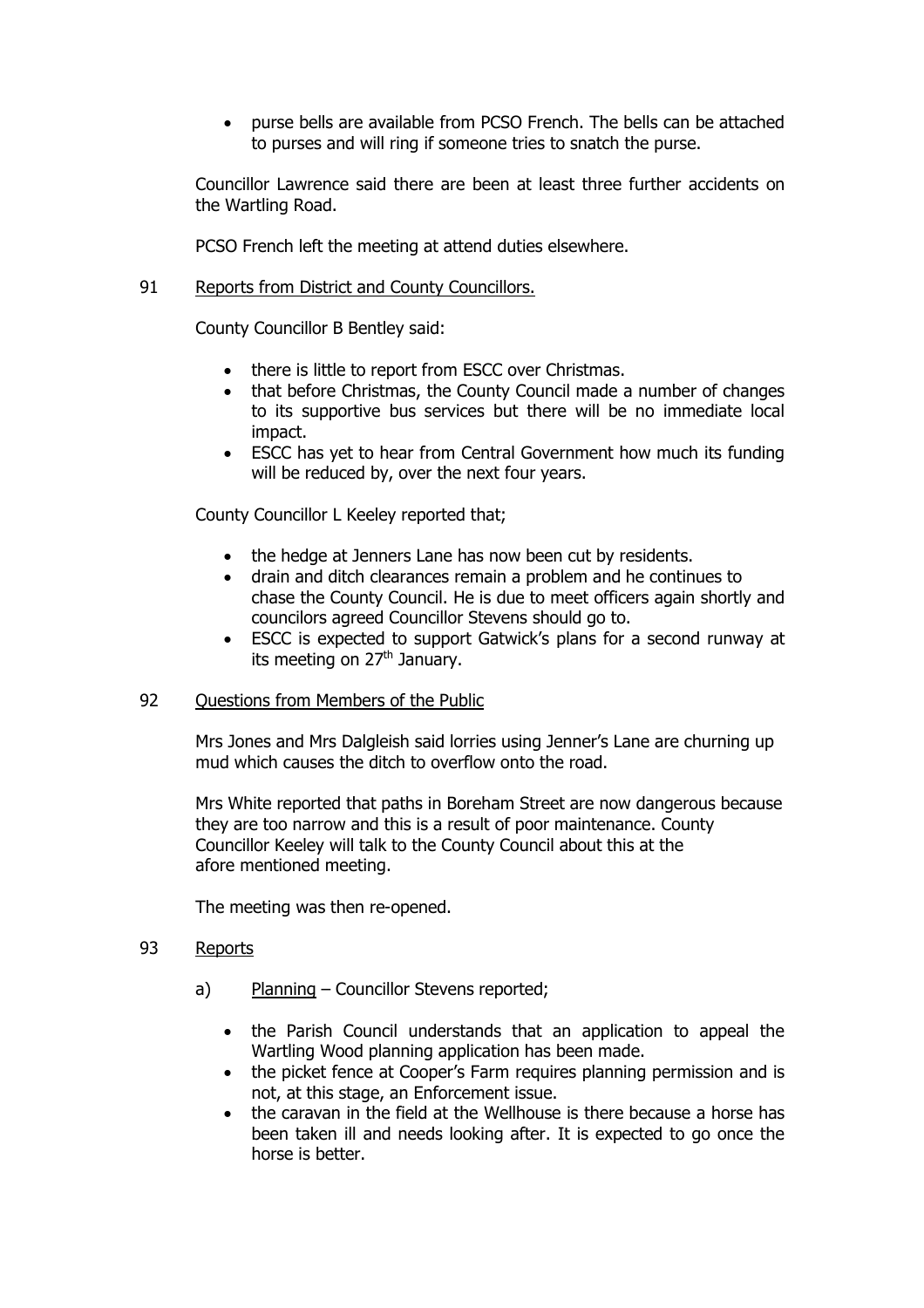- the works proposed at Meridian Farm are within the permitted development rights.
- b) Environment North

There was nothing new to report on this occasion although Councillors noted that the new bus shelter looks clean and tidy and this is thanks to Mr and Councillor Mrs Parker.

### c) Footpaths

Styles by Coopers Farm are reported to have been damaged. ESCC has been notified.

d) Environment South

There was nothing new to report on this occasion.

e) Highways/Police

Councillor Lawrence reported;

- that the new bollards on the Wartling Road are still covered in mud and are therefore becoming ineffective. The Highways
- Steward has confirmed to the Clerk that he will clean them.
- two bollards have also since been knocked down.
- police have cleared a fallen tree in Boreham Lane.
- Speedwatch is to meet later this month. He also explained how Speedwatch works.

#### f) Communication

There was nothing new to report on this occasion.

Work is expected to start on the Herstmonceux exchange in May after which residents should receive better broadband speeds. It was suggested Councillors could look into other options but they agreed that they did not want to prejudice our position in the ESCC project.

g) Trees

The County Council has been to look at a reportedly dangerous chestnut tree at Millhurst and say it is not a potential danger to road or pathway users.

The banks of the layby opposite Harris' garage are still reported to be dangerous. County Councillor Bentley is looking into the matter.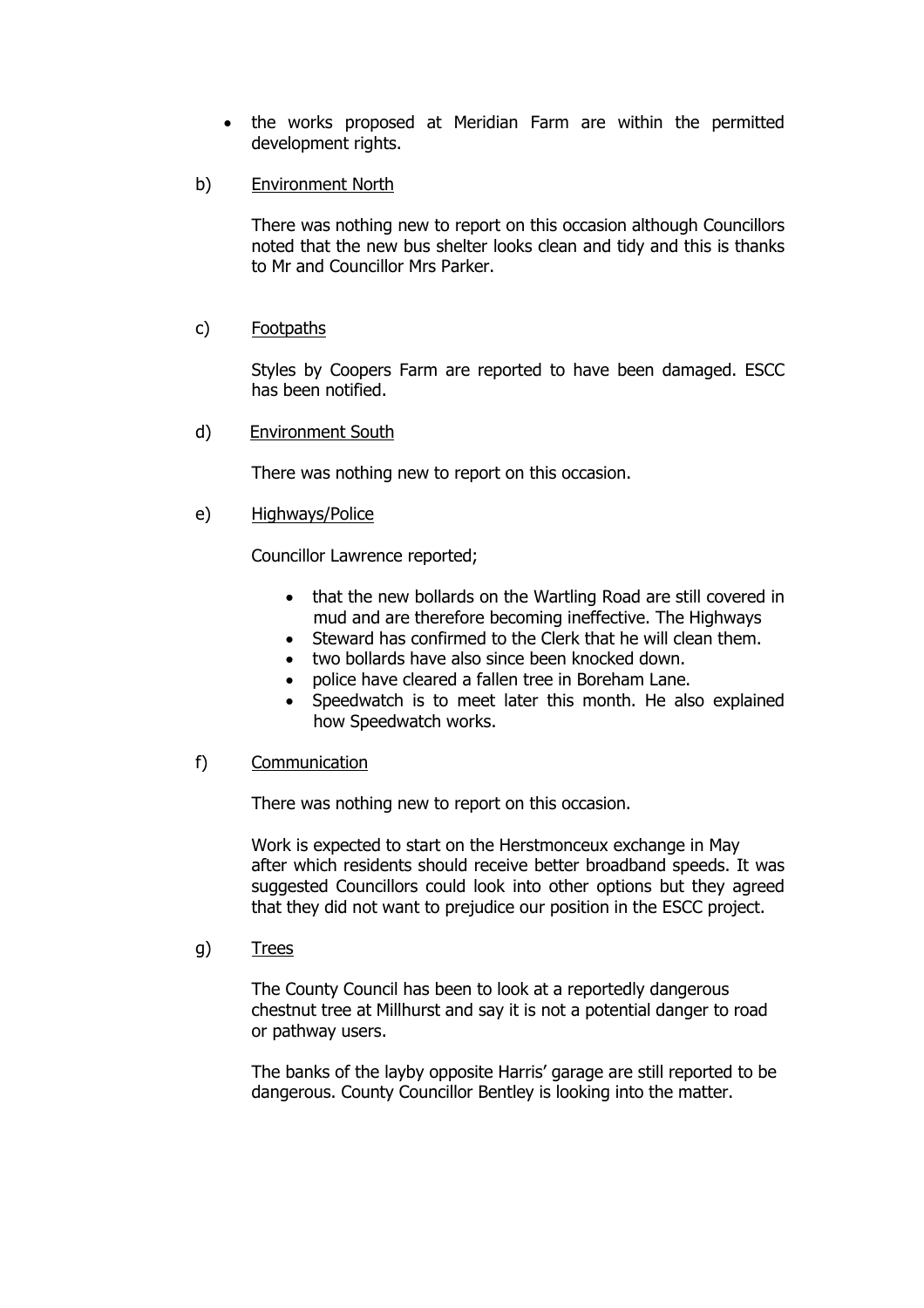#### 94 Reports from Outside Meetings and Courses

There have been no outside meetings or courses since the last Full Council Meeting.

### 95 Precept 2015-2016

Wartling Parish Council **resolved** that, the precept for 2015-2016 will be £5,500. This increase keeps the precept in line with actual expenditure and allows for the possibility of taking over some services from the District and County Council.

### 96 First Aid Training - update

A defibrillator has been now been fitted at The Bull's Head in Boreham Street, thanks to money awarded from the Wealden District Council Community Dividend.

Wartling Parish Council has been awarded a further £759 towards a second defibrillator which it plans to fit at The Lamb in Wartling when it re-opens. The Parish Council will organise defibrillator training for residents once a date has been agreed with the Community First Responders.

Wartling Parish Council would like to thank District Councillor Doodes, the staff at Wealden District Council and the Community First Responders for all their help.

# 97 Local Action Team

Sussex Police has invited the Parish Council to attend the first of what it is hoped will be, regular Local Action Team (LAT) meetings. These LAT meetings will feed local priorities into the Wealden Joint Action Group (JAG).

Councillors **resolved** that Councillors Paterson and Lawrence can attend on behalf of Wartling Parish Council.

## 98 Average Speed Camera

Maresfield Parish Council reportedly has problems with speeding in its parish and Councillors are considering buying a radar system at a cost of £13000 initially and £1500 a year to maintain. It is asking other parishes to consider jointly buying and sharing it.

Councillor Stevens is to attend a Wealden District Association Meeting where he will find out more and this and report back at the next meeting.

Councillors expressed concern about the costs and the high risk of vandalism. Councillor Bentley suggested they look at Wealden's Safer Roads Report in the meantime. This report can be found on the Wealden District Council website.

Councillor Stevens added that Sussex Police has to cut its budget by £55m